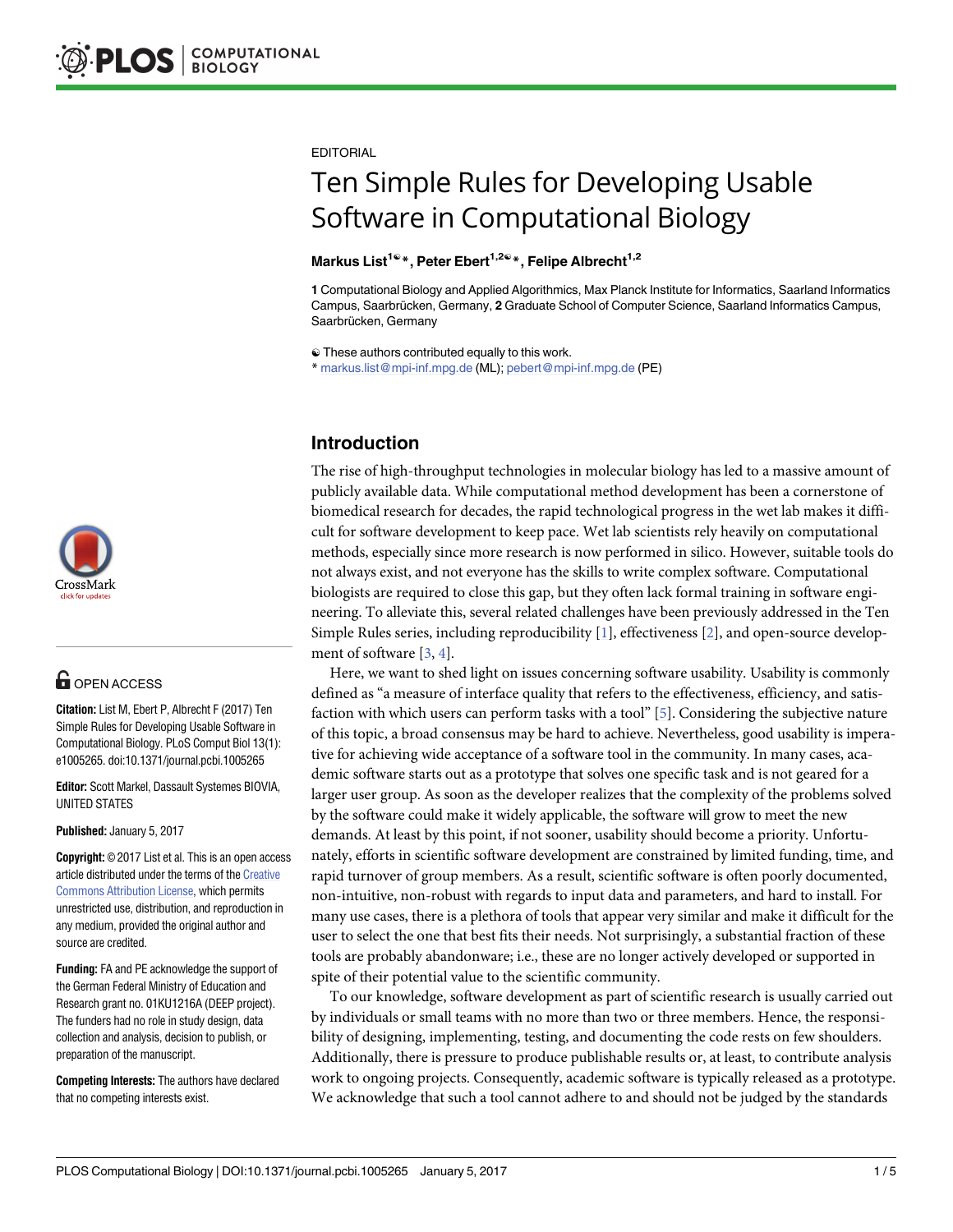<span id="page-1-0"></span>that we take for granted for production grade software. However, widespread use of a tool is typically in the interest of a researcher. To this end, we propose ten simple rules that, in our experience, have a considerable impact on improving usability of scientific software.

#### **Rule 1: Identify the Missing Pieces**

Unless you are a pioneer, and few of us are, the problem you are working on is likely addressed by existing tools. As a professional, you are aware of this software but may consider it cumbersome, non-functional, or otherwise unacceptable for your demands. Make sure that your judgment is shared by a substantial fraction of the prospective users before you start developing a new tool. Usable software should offer the features needed and behave as expected by the community. Moreover, a new tool needs to provide substantial novelty over existing solutions. For this purpose, list the requirements on the software and create a comparison table to set the new tool against existing solutions. This allows you to carve out the selling points of your tool in a systematic fashion.

#### **Rule 2: Collect Feedback from Prospective Users**

Software can be regarded as providing the interface between wet lab science and data analysis. A lack of communication between both sides will lead to misunderstandings that need to be rectified by substantially changing the code base in a late phase of the project. Avoid this pitfall by exposing potential users to a prototype. Discussions on data formats or on the design of the user interface will reveal unforeseen challenges and help to determine if a tool is sufficiently intuitive [\[6\]](#page-3-0). To plan your progress, keep a record of suggested improvements and existing issues.

#### **Rule 3: Be Ready for Data Growth**

First estimate the expected data growth in your field and then design your software accordingly. To this end, consider parallelization and make sure your tool can be integrated seamlessly in workflow management systems (e.g., GALAXY [[7\]](#page-3-0) and Taverna [[8\]](#page-3-0)), pipeline frameworks (e.g., Ruffus [[9\]](#page-3-0) and SnakeMake [\[10\]](#page-3-0)), or a cluster framework (e.g., Hadoop, <http://hadoop.apache.org/>). Moreover, make sure that the user interface can scale to growing data volumes. For example, consider that the visualizations should still be comprehensible for larger datasets, e.g., by displaying only parts of the data or through aggregation of results.

#### **Rule 4: Use Standard Data Formats for Input and Output**

As an expert in your research domain, you know the established data standards and related programming libraries for reading and writing commonly used data formats. Make sure that your tool's output follows standard specifications to the letter, but be as lenient as possible when users provide non-standard input. Tools that follow this rule are more likely to become successful. If you are working in an emerging field with no prevalent model for data exchange, provide data in a structured text file (e.g., tab-separated tables, XML/XSD, or JSON) and aim for self-documenting output by including header lines and data type descriptions. In this case, document how users can derive suitable input data for your tool.

#### **Rule 5: Expose Only Mandatory Parameters**

Exposing all (possible) parameters to a user can be confusing and carries the risk of nonsensical parameters settings. When possible, users will thus rely on default parameters. The same applies to benchmark studies comparing your tool against the state-of-the-art competitors.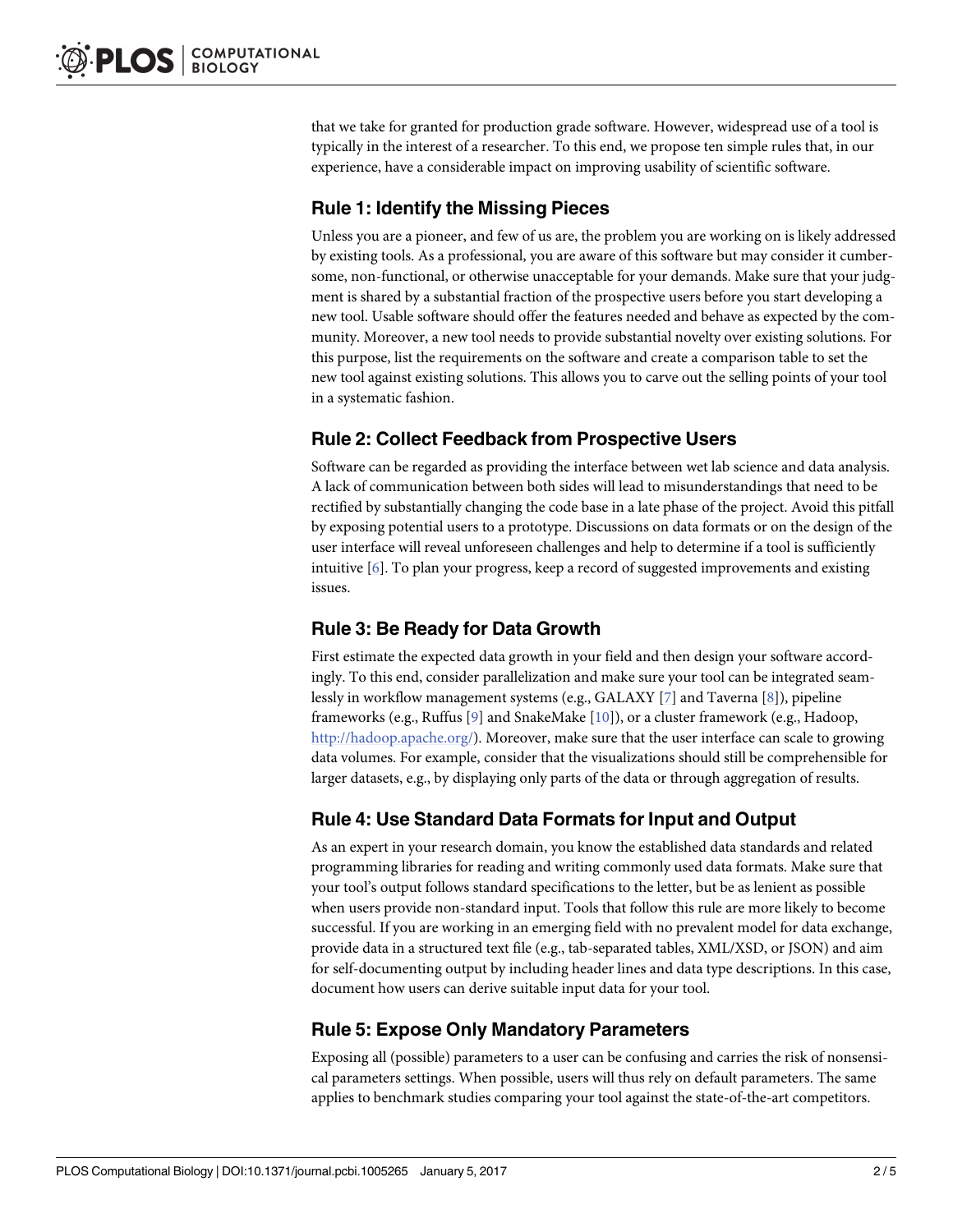<span id="page-2-0"></span>This has three important implications: (i) expose only a small set of parameters by default whose effects on results can be easily understood by any user, (ii) offer advanced parameters only in an expert section and describe them thoroughly in the documentation, and (iii) choose conservatively (and if possible, justify) the default values for parameters such that the tool can operate in a wide range of scenarios and within reasonable run time.

#### **Rule 6: Expect Users to Make Mistakes**

You should never assume that your tool is self-explanatory, that requirements concerning the input data are obvious, or that the user will immediately grasp all details of the problem at hand. Ideally, your tool supports the user in using it appropriately, e.g., by checking that data remain inside required ranges or that identifiers are unique, and provides descriptive error messages in case of unexpected values. If performance penalties due to such checks are a real concern (which should be tested), make the checks optional and enabled by default. Finally, allow users to stop ongoing operations in case they realize they made a mistake.

# **Rule 7: Provide Logging Information**

Two types of logs improve usability and also support the user in making their research more reproducible. Configuration logs keep track of basic information, such as the time stamp of the analysis, the version of your tool and of third-party libraries, as well as the parameter settings and input data. Archiving this information is particularly important in long-running research projects in order to trace irregularities in the results at any later point in time [[1\]](#page-3-0). Technical logs, on the other hand, contain progress messages that help users to pinpoint errors in the execution flow and allow clear communication of these issues to the developer. As much as possible, avoid exposing potentially sensitive user information in the logs.

# **Rule 8: Get Users Started Quickly**

Complex setup routines introduce dependency  $[11]$  or configuration debt  $[12]$ ; i.e., the user has to spend substantial time installing software and learning about the execution parameters of a tool. These raise the bar for unhindered exploration of software features. Such issues can be solved by implementing a web application (if feasible with respect to resource demands), by providing a standalone executable, or by providing a system-specific software package. Alternatively, issues of a program's dependence on third-party libraries can be avoided by encapsulating your tool in a virtual machine image or, e.g., a Docker container ([https://docker.com\)](https://docker.com). Finally, it is imperative to provide demo data that enable users to immediately interact with the software. A successful test run proves to the user that your software works as expected and will be essential if you want your tool to be published.

# **Rule 9: Offer Tutorial Material**

Researchers can seldom afford the time to thoroughly read complex user manuals. They will thus appreciate a number of clearly written code examples, illustrations, or video screen casts to get started. Most importantly, documented use cases enable users to quickly assess if your tool is suited for the problem at hand and allow fast learning by doing. Keep in mind that these materials have to be updated together with your tool.

# **Rule 10: Consider the Future of Your Tool**

For long-term availability of your software, use suitable repositories such as github ([https://](https://github.com) [github.com\)](https://github.com) or bitbucket [\(https://bitbucket.com](https://bitbucket.com)) throughout the development process.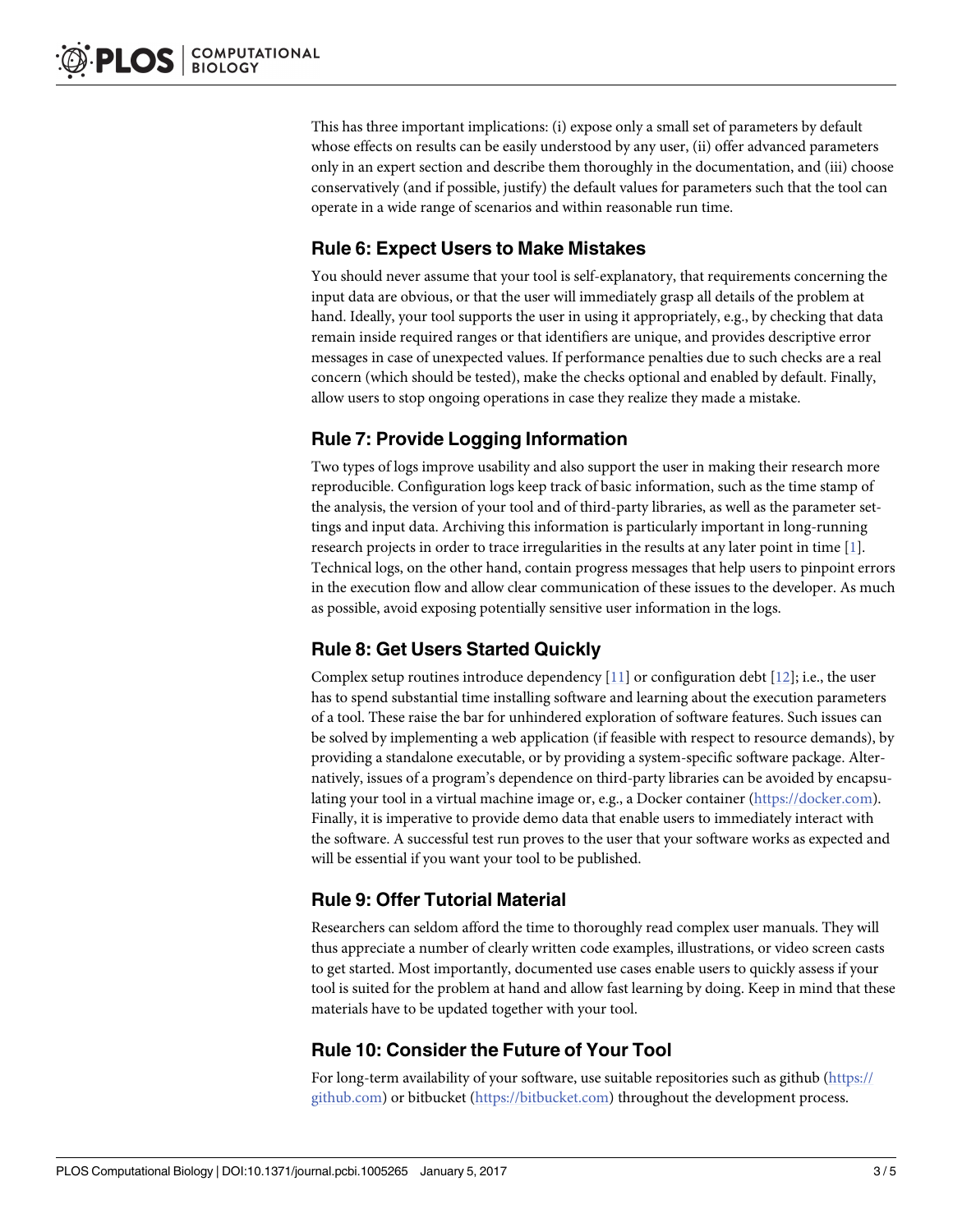<span id="page-3-0"></span>Explicitly state under which software license you release your code for third parties (see [https://opensource.org/licenses\)](https://opensource.org/licenses). Without such a license, using your software might be prohibitive for many organizations or companies. More importantly, keeping your code in a public repository will also allow you to engage with the users through issue tracking (e.g., bugs, suggestions). After releasing your tool, expect support requests and take them seriously. See them as an opportunity to continuously improve the usability of your tool.

#### **Conclusions**

Usability is an important topic in software design, and we would like to provide a few starting points for further reading  $[13-18]$ . In the above ten simple rules, we highlight that software should not only be scientifically sound but also be perceived as usable for widespread and effective application. To these ends, developers should also be the first to apply their tool, to reveal usability issues as early as possible. However, effort is required from both users and developers to further improve a tool. Even engaging with only a few users [\(Rule](#page-1-0) 2) is likely to have a large impact on usability, since, as Jakob Nielsen put it, "Zero users give zero insights" [[19](#page-4-0)].

### **Acknowledgments**

We would like to thank Thomas Lengauer, Nico Pfeifer, and Fabian Müller for their critical reading of the manuscript and insightful comments.

#### **References**

- **[1](#page-0-0).** Sandve GK, Nekrutenko A, Taylor J, Hovig E. Ten simple rules for reproducible computational research. PLoS Comp Biol. 2013;. doi: [10.1371/journal.pcbi.1003285](http://dx.doi.org/10.1371/journal.pcbi.1003285) PMID: [24204232](http://www.ncbi.nlm.nih.gov/pubmed/24204232)
- **[2](#page-0-0).** Osborne JM, Bernabeu MO, Bruna M, Calderhead B, Cooper J, Dalchau N, et al. Ten simple rules for effective computational research. PLoS Comput Biol. 2014; 10(3):e1003506. doi: [10.1371/journal.pcbi.](http://dx.doi.org/10.1371/journal.pcbi.1003506) [1003506](http://dx.doi.org/10.1371/journal.pcbi.1003506) PMID: [24675742](http://www.ncbi.nlm.nih.gov/pubmed/24675742)
- **[3](#page-0-0).** Prlić A, Procter JB. Ten simple rules for the open development of scientific software. PLoS Comput Biol. 2012; 8(12):e1002802. doi: [10.1371/journal.pcbi.1002802](http://dx.doi.org/10.1371/journal.pcbi.1002802) PMID: [23236269](http://www.ncbi.nlm.nih.gov/pubmed/23236269)
- **[4](#page-0-0).** Perez-Riverol Y, Gatto L, Wang R, Sachsenberg T, Uszkoreit J, Leprevost FdV, et al. Ten Simple Rules for Taking Advantage of Git and GitHub. PLOS Computational Biology. 2016 jul; 12(7):e1004947. doi: [10.1371/journal.pcbi.1004947](http://dx.doi.org/10.1371/journal.pcbi.1004947) PMID: [27415786](http://www.ncbi.nlm.nih.gov/pubmed/27415786)
- **[5](#page-0-0).** Dillon A. Encyclopedia of Human Factors and Ergonomic. Ed. London: Taylor and Francis, ch. User Acceptance of Information Technology; 2001.
- **[6](#page-1-0).** Thielsch MT, Engel R, Hirschfeld G. Expected usability is not a valid indicator of experienced usability. PeerJ Computer Science. 2015; 1:e19. doi: [10.7717/peerj-cs.19](http://dx.doi.org/10.7717/peerj-cs.19)
- **[7](#page-1-0).** Giardine B, Riemer C, Hardison RC, Burhans R, Elnitski L, Shah P, et al. Galaxy: a platform for interactive large-scale genome analysis. Genome research. 2005; 15(10):1451–1455. doi: [10.1101/gr.](http://dx.doi.org/10.1101/gr.4086505) [4086505](http://dx.doi.org/10.1101/gr.4086505) PMID: [16169926](http://www.ncbi.nlm.nih.gov/pubmed/16169926)
- **[8](#page-1-0).** Wolstencroft K, Haines R, Fellows D, Williams A, Withers D, Owen S, et al. The Taverna workflow suite: designing and executing workflows of Web Services on the desktop, web or in the cloud. Nucleic acids research. 2013;p. gkt328. doi: [10.1093/nar/gkt328](http://dx.doi.org/10.1093/nar/gkt328) PMID: [23640334](http://www.ncbi.nlm.nih.gov/pubmed/23640334)
- **[9](#page-1-0).** Goodstadt L. Ruffus: a lightweight Python library for computational pipelines. Bioinformatics. 2010; 26 (21):2778–2779. doi: [10.1093/bioinformatics/btq524](http://dx.doi.org/10.1093/bioinformatics/btq524) PMID: [20847218](http://www.ncbi.nlm.nih.gov/pubmed/20847218)
- **[10](#page-1-0).** Köster J, Rahmann S. Snakemake—a scalable bioinformatics workflow engine. Bioinformatics. 2012; 28(19):2520–2522. doi: [10.1093/bioinformatics/bts480](http://dx.doi.org/10.1093/bioinformatics/bts480) PMID: [22908215](http://www.ncbi.nlm.nih.gov/pubmed/22908215)
- **[11](#page-2-0).** Morgenthaler JD, Gridnev M, Sauciuc R, Bhansali S. Searching for build debt: Experiences managing technical debt at Google. In: Proceedings of the Third International Workshop on Managing Technical Debt. IEEE Press; 2012. p. 1–6.
- **[12](#page-2-0).** Sculley D, Holt G, Golovin D, Davydov E, Phillips T, Ebner D, et al. Machine Learning: The High Interest Credit Card of Technical Debt. In: SE4ML: Software Engineering for Machine Learning (NIPS 2014 Workshop); 2014.